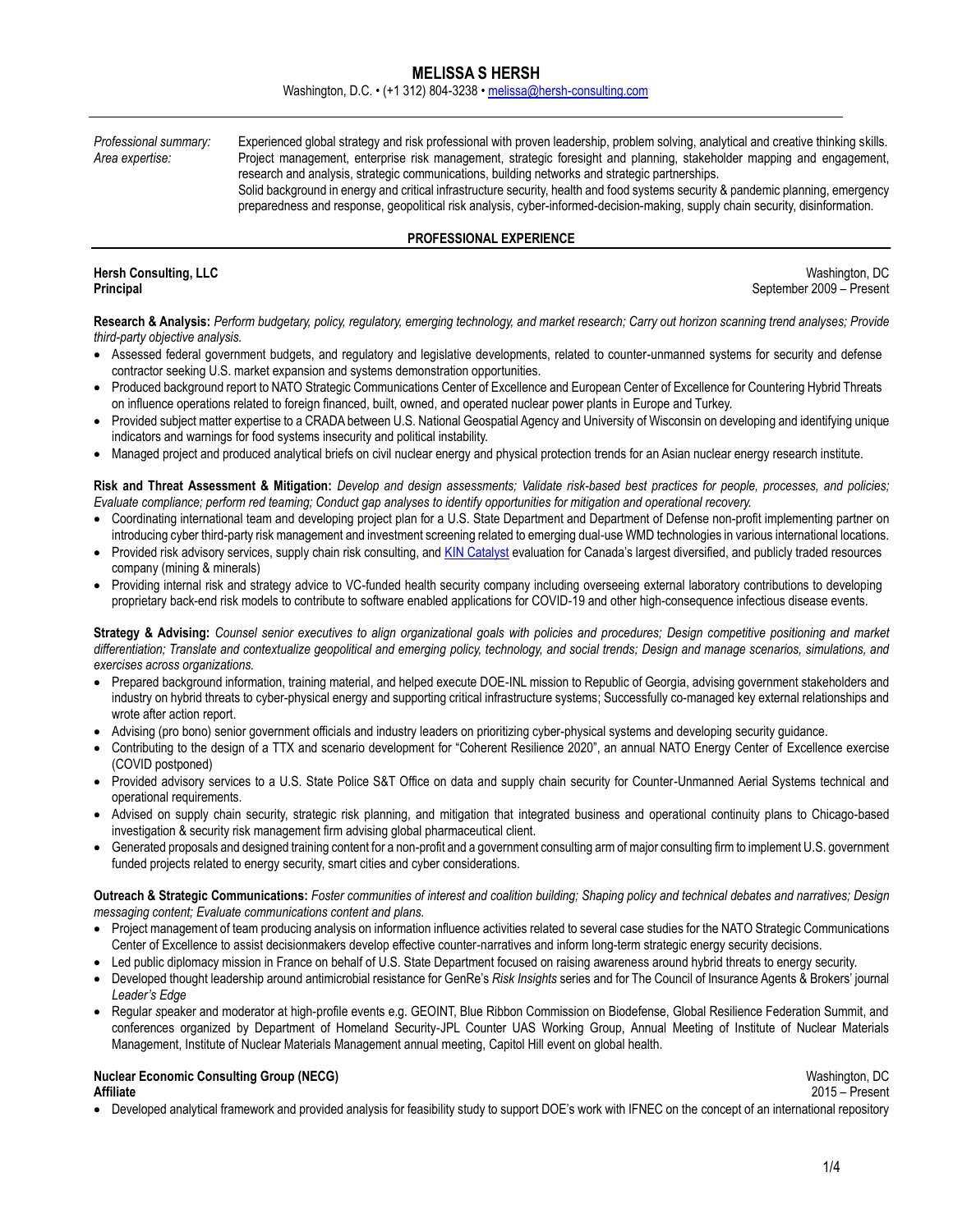Washington, D.C. • (+1 312) 804-3238 • [melissa@hersh-consulting.com](mailto:melissa@hersh-consulting.com)

for spent fuel / nuclear waste.

- Collaborated with international team to provide third-party evaluation of proposed commercial model including stakeholder engagement for the South Australian Joint Parliamentary Committee on Findings of Nuclear Fuel Cycle (Royal Commission).
- Helped U.S. defense consulting firm advise an instrumentation and controls manufacturer on market opportunities in the commercial nuclear industry sector.
- Shaped message and content for submission response to Australia's Federal Nuclear Inquiry regarding the development of a national nuclear energy program.
- Provided thought leadership on the global competitiveness of U.S. nuclear industry using articles, blogs, and media engagements.

### **Arizona State University (ASU)** Washington, DC, Phoenix/Tempe, AZ

#### *Faculty Associate,* **Watts College of Public Service and Community Solutions** *Research Associate (Adjunct faculty)***, Center for Emergency Management & Homeland Security**

- Developed curriculum and lead instructor for U.S. Cyber and Information Security Policy course for Emergency Management and Homeland Security online master's degree program.
- Served as instructor for the MA in EMHS course on Program Evaluation.
- Fostering collaboration across different university and external partners to develop innovative academic and professional offerings.

# **Unconventional Concepts, Inc.** Washington, DC

- Contributing to content and assessing overall submissions for FAA and other safety waivers related to testing and evaluating counter-unmanned systems (detection and mitigation) for Bureau of Prisons, Department of Justice.
- Coordinated joint DHS S&T and JPL CUAS T&E working group, including identifying and inviting speakers and participants from U.S. and foreign industry and governments.
- Developing a foresight capacity and office for an intergovernmental health organization.
- Collaborating on the development of novel virus rapid response advice in mass gatherings as part of an international consortium. Advised aerospace and defense company on CUAS operational requirements and U.S. regulatory and operational landscape.
- Contributed to Military Medical Futures Project (U.S. Army) on future operating environment and investment demand signals by convening meetings, conducting research and analysis, and final report writing.
- Arranged for and helped moderate a high-level British government roundtable on bioterrorism for the former U.S. Secretary of the Navy.
- Developed training and advisory concept of operations to build out a Center for Mass Gatherings in the MENA region.
- Delivered research, analysis, and speech talking points for a former U.S. Surgeon General on suicide terrorism.
- Provided expert Chemical, Biological, Radiological, Nuclear, Explosives (CBRNE) analysis for WHO case studies for training national authorities.
- Presenter at various conferences e.g. AUSA annual meeting; National Academies of Sciences, Engineering, and Medicine; INLETS (Intel & Law Enforcement Training Seminar).
- Developed guides and procedures for use of field-based technology detection and communications systems related to chemical weapons.

# **Center for Strategic and International Studies (CSIS)** Washington, DC **CENS** Washington, DC

*Consultant / Project Lead* 2013, 2016

- Designed, researched, and produced thought leadership thru a high-level, off the record roundtable with senior U.S. government officials and industry executives to validate a working thesis for a report entitled, *The Sky Is the Limit: Geospatial Data, Global Food Security, and Political Stability.*
- Developed scope of work, provided research and analysis, and supervised team of researchers to produce a report entitled, *U.S.-India Homeland Security Cooperation: Building a Lasting Partnership via Transportation Sector Security*.

#### **Marsh Risk Consulting (MRC), Marsh & McLennan Companies (MMC) Chicago, IL & NY, NY** Chicago, IL & NY, NY *VP Supply Chain Risk Management* February 2007 – March 2009

- Spearheaded effort to cultivate relationships and networks globally across business units and partners to develop resilience concepts and applications in support of new business offerings and joint projects.
- Led and participated in client facing work to mitigate business interruption and supply chain losses across sectors at c-suite & senior management levels.
- Worked with underwriters to define and shape supply chain risk policies across various business sectors (e.g. pharma, food, isotopes, semiconductors, port operations).
- Worked across global MRC consulting practice areas and with brokers to address holistic loss control mitigation strategies and business development / client retention.
- Engaged in horizon scanning to identify emerging risks and regulatory regimes.
- Developed and performed supply chain risk assessments; Performed HACCP analysis for food producers; Developed strategic agricultural biosecurity strategies and compliance pathways including reputational management; Assessed and planned cargo and cold chain safety and security; Assessed port/cargo/maritime security risk including Customs Trade Partnership Against Terrorism (C-TPAT)/ Authorized Economic Operator (AEO) consulting.
- Authored: MRC Reports (*Corporate Pandemic Preparedness: Current Challenges to and Best Practices for Building a More Resilient Business*; *The Economic and Social Impact of Emerging Infectious Disease: Mitigation through Detection, Research, and Response*); White Papers (*Securing the Health Care Supply Chain: The Case of Medical Isotopes*). Contributed to *World Economic Forum Global Risk Reports.*
- Drafted keynote speeches, talking points, and white papers for CEO and other global executive leadership.

2017 – Present

**Consultant** September 2003 – Present

2/4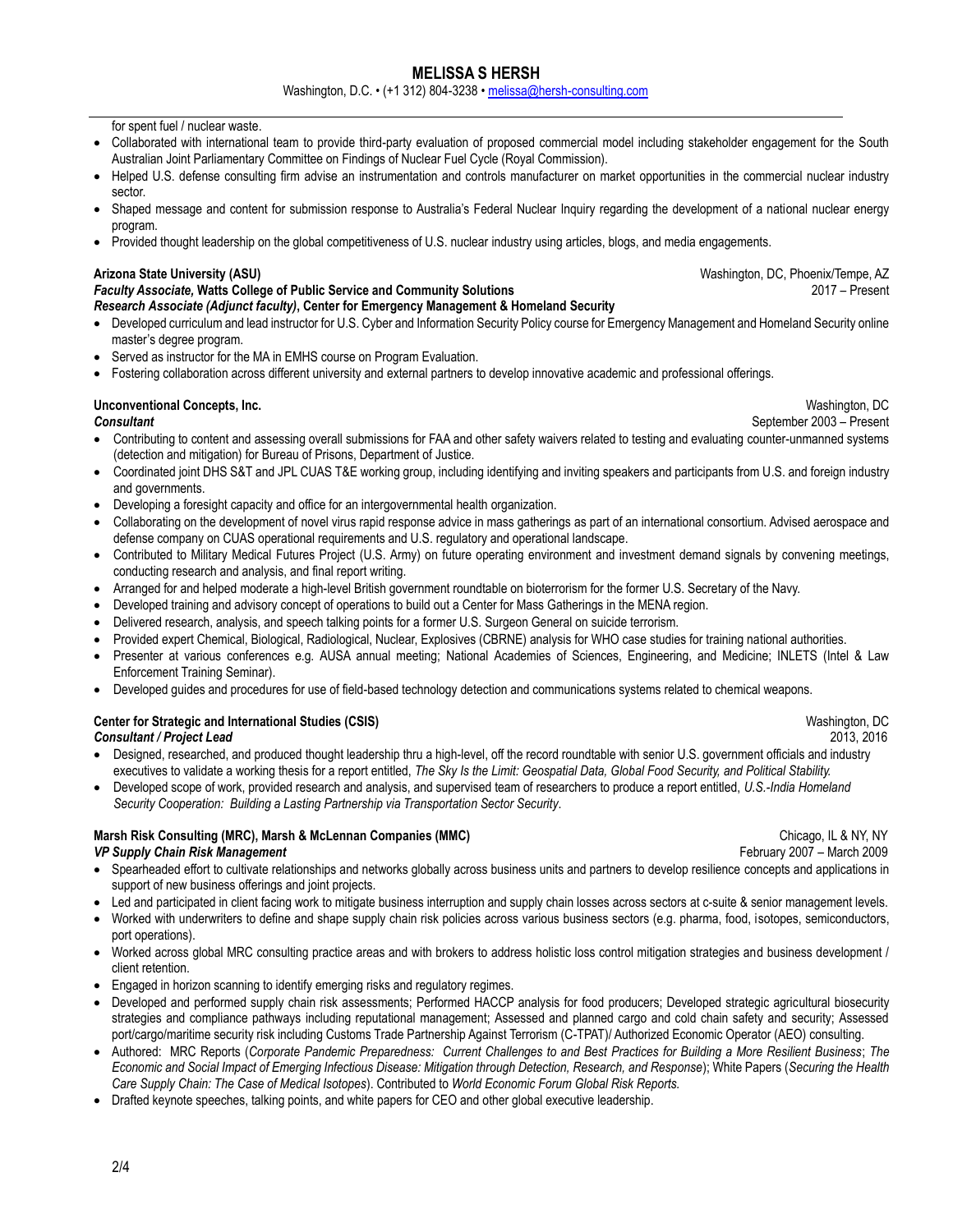Washington, D.C. • (+1 312) 804-3238 • [melissa@hersh-consulting.com](mailto:melissa@hersh-consulting.com)

## United Nations Office at Geneva (UNOG), Department for Disarmament Affairs **Geneva**, Switzerland Geneva, Switzerland

*Political and Technical Officer, Secretariat of the Biological and Toxin Weapons Convention (BTWC)* May 2003 – December 2006

- Advised the Chair (Ambassador) on technical and organizational management issues relevant to security and oversight of pathogenic micro-organisms and toxins, infectious disease surveillance and response, forensic investigations and codes of conduct for the BTWC Meetings of Experts and States Parties.
- Wrote official UN background papers and conference documents; Drafted Chair's talking points, opening and closing statements, public summaries and press releases.
- Assessed and analyzed technical working papers and presentations.
- Established new networks across UN and other international organizations' leadership (e.g. WHO, Interpol, OECD, UNEP, WCO, NATO, WTO) and liaised with member state delegations and NGOs.

### World Health Organization (WHO), Dept of Communicable Disease Surveillance and Response (CSR) **Subset Contained Secure 20** Geneva, Switzerland **Technical and Political Officer/Researcher** May 1998 – December 2001; 2013; 2015

- Provided WHO thought leadership on managing deliberate biological weapons attacks or terrorism causing mass casualties, fatalities.
- Managed WHO's participation in International Atomic Energy Agency (IAEA) live table top exercise related to a 'dirty bomb scenario' and provided capabilities, gap analysis, and recommendations including crisis communications guidance.
- Developed relationships between the Ad Hoc Group of States Parties to the BTWC and WHO on international organizational participation in global infectious disease surveillance and response.
- Advised WHO, FAO, OIE and BTWC States Parties on the mutually beneficial capabilities of disease surveillance for detecting naturally occurring, deliberate, and accidental disease outbreaks.
- Authored talking points and advised the Executive Director on biological warfare/terrorism issues and implications (e.g. reputational risk to WHO and ongoing operations).

## **Stockholm International Peace Research Institute (SIPRI)** Stockholm, Sweden Stockholm, Sweden

- Visiting Researcher, Biological and Chemical Weapons Project **January August 2000; 2005** January August 2000; 2005 • Researched, authored, and presented work on dual-use technologies, political trends and national practices to detect and counter proliferation.
- Educated global scientists and policy makers on chemical and biological weapons and terrorism matters.
- Provided expert analysis to the European Union on WMD threats.

## **EDUCATION**

| University of London, The London School of Hygiene & Tropical Medicine                                               | London, United Kingdom                         |
|----------------------------------------------------------------------------------------------------------------------|------------------------------------------------|
| PhD (abd), International Public Health Policy                                                                        | 1998 - 2005                                    |
| The Medical College of Wisconsin, Graduate School of Biomedical Sciences, Dept of Bioethics<br><b>M.A. Bioethics</b> | Milwaukee (Wauwatosa), WI<br>1996 - 1998: 2003 |
| <b>Skidmore College</b><br>B.A. Self-Determined Major, Biomedical Ethics and Resource Allocation                     | Saratoga Springs, NY<br>1992 – 1996            |
| ADDITIONAL INFODMATION                                                                                               |                                                |

## **ADDITIONAL INFORMATION**

- Board Member (2020-2022), Board on U.S. Army Research, Development, Test & Evaluation (RDT&E), Systems Acquisition, and Logistics (BARSL)
- Stimson Center Non-Resident Fellow, 2016.
- Truman National Security Fellow, 2014.
- Member, OSAC Women in Security Group
- Pro bono advisory services: Provide risk identification, cyber-physical critical infrastructure systems policy planning, and strategic communications support for developing and transitional economies.
- Pro bono advisory services: asylee and migrant health.
- Volunteer: Misericordia Home, Lakeview Pantry.
- Author articles, Speechwriter, Moderator, Peer-reviewer for crisis and security journals.
- Organization for the Prohibition of Chemical Weapons (OPCW) Chemical Weapons Training, 2005.
- United Nations Civil-Military Co-ordination (CIMIC) Training, 2005.
- Member, Women In International Security (WIIS) (former)
- Editorial Board Member (2000-2005), Peer-reviewed, online *Emerging Themes in Epidemiology* journal.
- Published multiple articles and blogs in outlets such as: The Hill; Defense News; Defense One; The National Interest; The Diplomat; The European Energy Review; GovExec; Platts; C4ISR; EnergySource (Atlantic Council); oilprice.com; War on the Rocks; etc. Indicative list of publications available upon request. Media engagements include: White House Chronicles (PBS); various radio and print media interviews.